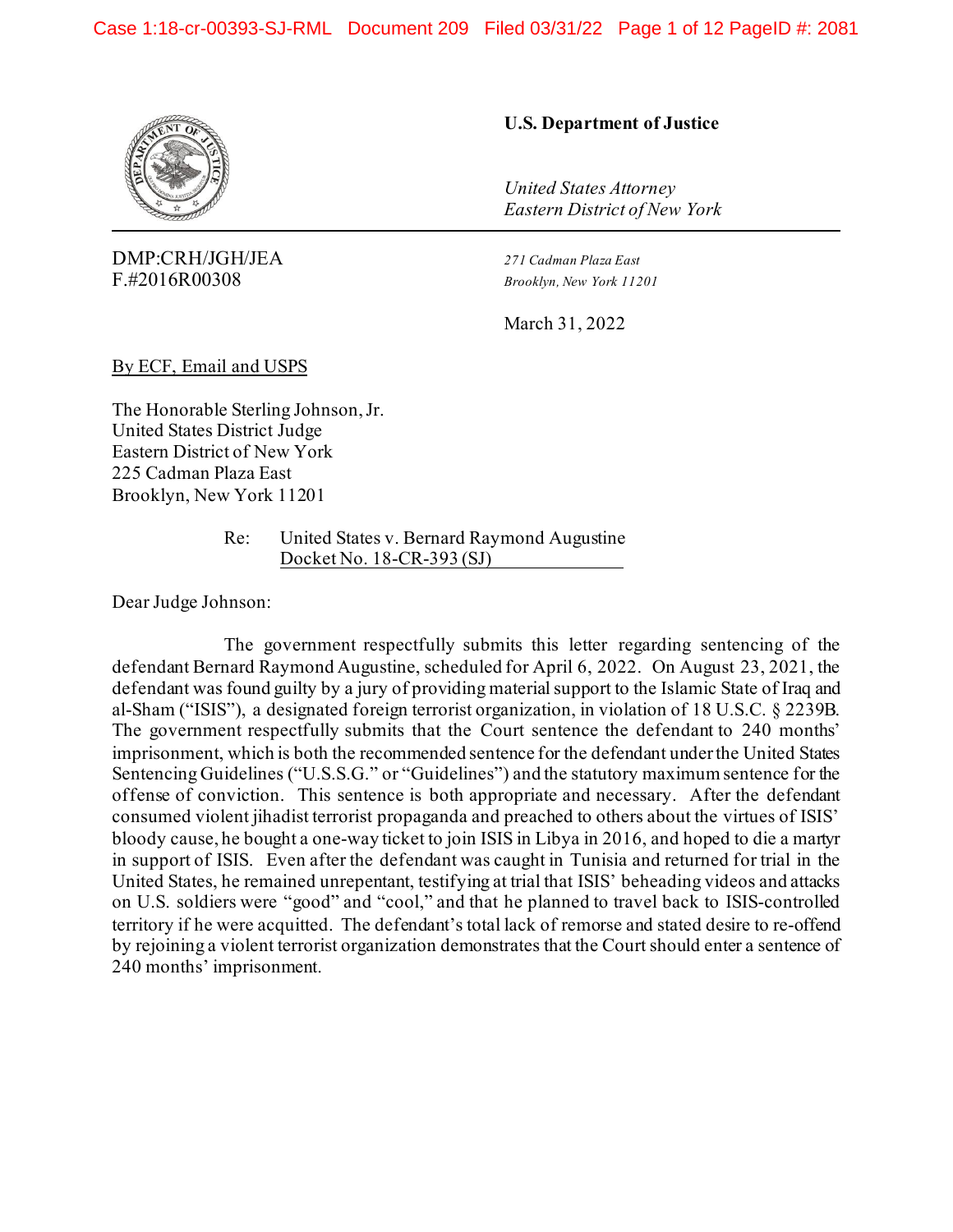## I. Background

The following information is taken from the defendant's Presentence Investigation Report ("PSR"), the documentary and testimonial evidence admitted at the defendant's trial, and other evidence gathered as part of the investigation and prosecution of the defendant.

## A. The Defendant's Attempt to Provide Material Support to ISIS

## 1. The Defendant's Radicalization

Beginning around the second half of 2015, the defendant adopted a radical form of Islam and support for ISIS. ISIS is a foreign terrorist organization ("FTO") that, since 2013, has conducted terrorist attacks as part of ISIS's goal of forming an Islamic state, also referred to as a "caliphate" or "khilafah" by ISIS supporters. At various times, ISIS has controlled territory in Syria, Iraq, and Libya, and maintains a presence in other countries as well. ISIS has claimed credit for numerous terrorist activities, including attacks against Americans in the United States and against Westerners abroad, and was the deadliest terrorist organization in the world between 2014 and the end of the indictment period.

In October 4, 2015, for example, the defendant wrote admiringly of ISIS, stating:

I'm not Muslim…[b]ut they are the ultimate fighters in all sense. The mongols were just as ruthless as isis and they dominated everyone. The key to winning is keeping women in check and taking no prisoners, always be on the offense and making no compromises.

Around that same time, the defendant began to conduct significant research into ISIS. Because of the importance of foreign fighters to ISIS's operations, ISIS committed significant resources to recruitment of foreign fighters, including those with ties to the United States. ISIS's recruitment efforts relied heavily on the use of the Internet, including webdistributed recruitment videos. These videos typically depicted ISIS fighters marching, training, and fighting, and also included violent acts committed by ISIS supporters, such as beheadings and other attacks. These videos also urged foreign fighters to travel to ISIS-controlled territory to join ISIS, or to carry out ISIS's objectives in other ways, such as by conducting attacks on targets of opportunity in their home nations.

The defendant searched for these types of ISIS recruitment videos and songs. He searched for "Jihadi John," a British ISIS spokesperson who appeared in numerous violent videos ordering the murder of captives and personally participating in executions. On October 9, 2015, the defendant searched and appeared to watch "Flames of War," one of ISIS' best-known Englishlanguage propaganda videos. A few days later, on October 11, 2015, the defendant searched for information about Abu Bakr al-Baghdadi, at that time the leader of ISIS. In November 2015, the defendant searched for and reviewed materials online about the recent coordinated attacks by ISIS supporters in Paris, France, which left more than 130 people dead, and again searched for the "Flames of War" propaganda video.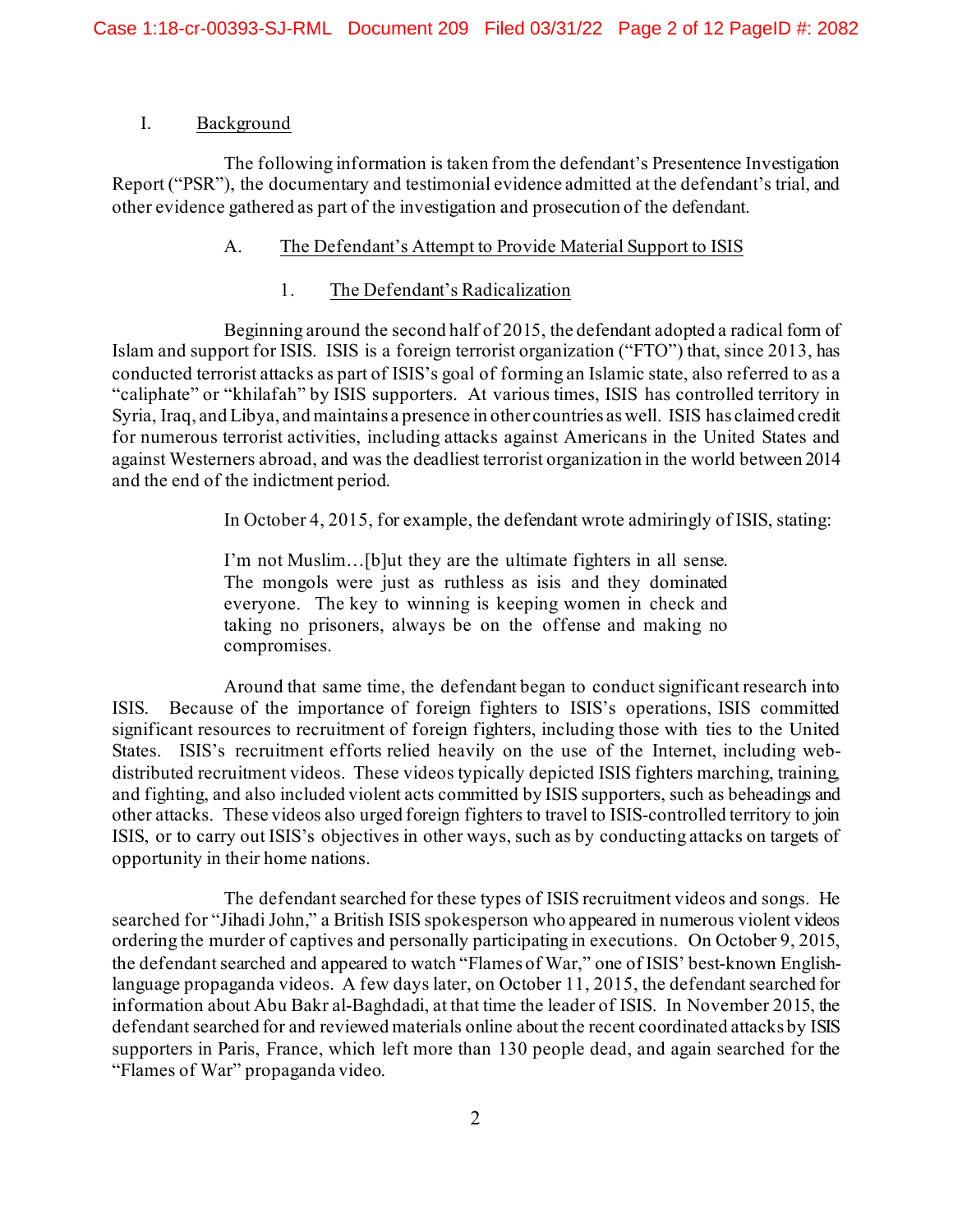By December 2015, the defendant began to research how he could join and directly support ISIS. ISIS supporters often traveled from countries around the world, including the United States, to ISIS-controlled territory, such as Syria and Libya, and often took steps to cover their tracks to avoid detection by law enforcement personnel. Among other services in support of ISIS, many individuals who traveled to ISIS-controlled territory became fighters responsible for defending ISIS territory from attacks by forces arrayed against ISIS, attempting to gain further territory for the caliphate, or otherwise conducting attacks in support of ISIS' violent cause.

The defendant searched for "do isis recruits get wives," looked for the online propaganda magazine published by ISIS and wrote in an online comment that he was going to "join Islam and have 4 virgin wives." In a comment that he wrote to an internet article, the defendant stated:

## **You have to be extreme. You fight extremism with extremism**…You must take everything you want with force. **And yes I am avocation revolution [advocating revolution]. And if it must be violence.**

(Emphasis added). Two days later, on December 15, 2015, the defendant searched for "how to safely join isis" and reviewed a website titled "How does a Westerner join ISIS? Is there a recruitment or application process?" Internet searches by the defendant over the following week in December are consistent with further radicalization, support of ISIS, and interest in traveling to the Middle East. Notably, on December 24, 2015, the defendant had searched for "al hayat media center," the name of the media wing of ISIS, which produces large amounts of its propaganda materials. By the end of 2015, the defendant fully embraced ISIS and radical jihadism, writing on December 28, 2015, "the Islamic State is the true Islam." See PSR 11.

The defendant's search history on and after December 28, 2015 continued to reflect extensive interest in ISIS and ISIS-related propaganda materials, and showed that the defendant's support of ISIS was rooted in, at least in part, ISIS's treatment of women. On January 17, 2016, a month before he traveled to join ISIS in Libya, the defendant articulated his views about how women would be treated under ISIS rule:

> Western women wouldn'tt be married but enslaved. Who said about western muslim daughters having a choice lol. **Western or not , the sharia will be established. It's a man's world.** When the west, which is on an unstoppable decile and sped up by the power of the Internet and modern travel, collapses, islam will take over. **The kilafah would expand. Women's illusion of power would vanish.** I hope you understand and would take some homemaking classes. Because that's all that you would be doing. And you would probably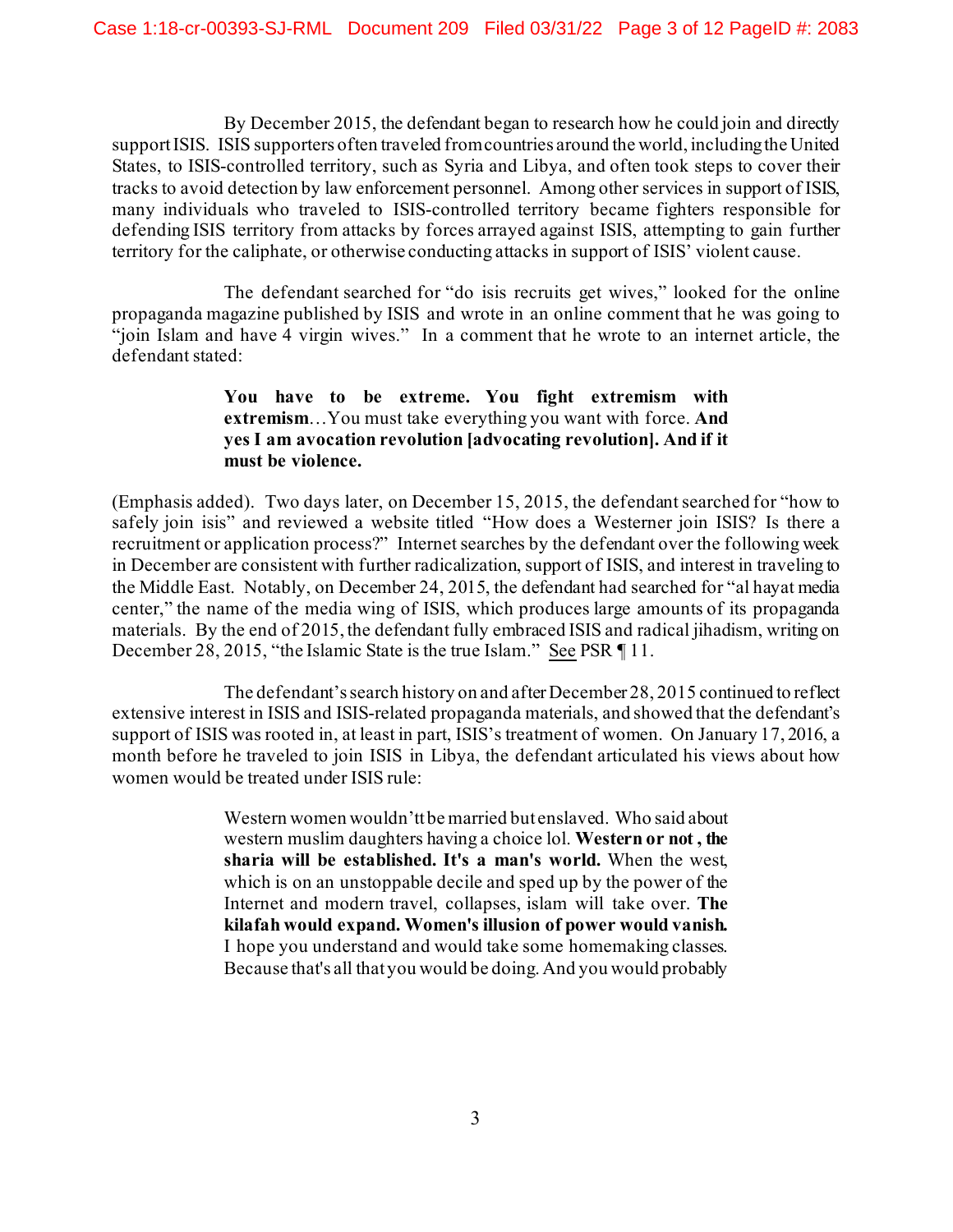## even like it. **And you should be grateful, you were not like the men who opposed the sharia and lost their heads**. [1](#page-3-0)

(Emphasis added). That same day, the defendant evangelized further about ISIS, posting a link to an English-language ISIS propaganda video and an article about the treatment of non-Muslims living in an Islamic caliphate.

Around this time, the defendant was specifically warned about the dangers of ISIS and radical jihadism. An Imam at a local mosque that the defendant attended on a few occasions in 2015 and 2016, concerned about the defendant's state of mind, provided the defendant with several anti-radicalization brochures. For example, one brochure, titled "A Warning Against Terror Groups ISIS & al-Qaedah and the Correct Islamic Position Regarding Them!" described the beheadings and other terrorist acts of ISIS as being "barbaric" and quoted a Muslim religious scholar's statement that "The terrorism of ISIS & al-Qaeda<sup>[]</sup> is Islam's No. 1 enemy."

Despite these unambiguous warnings, the defendant continued to consume ISIS propaganda and research information about how to successfully travel to join ISIS. On January 30, 2016, the defendant researched the differences between ISIS and al-Nusra Front, an al-Qaeda affiliated terrorist organization in Syria that sometimes clashed with ISIS. That same day, the defendant again searched for information about then-ISIS leader al-Baghdadi, as well as Abu Musab al-Zarqawi, the former head of al-Qaeda in Iraq, whose activity in Iraq and Syria and belief in the need to found a radical Islamic state is largely credited as the precursor to ISIS. The next day, the defendant searched for information and maps related to Syria, as well as "support for al nusra."

Images found on the defendant's computer also indicate that he watched, or was knowledgeable about, violent ISIS propaganda videos. For example, the defendant's computer contained images of video files associated with ISIS and Islamic extremism, including an image associated with speech by al-Baghdadi, as well as an image from an infamous ISIS propaganda video showing the beheading of Christians in Libya by ISIS members.

By February 2016, shortly before he acted on his plan to travel to ISIS in Libya, the defendant articulated his belief that truly devout Muslims needed to travel to the ISIS-controlled territory and fight for the Islamic State. In an online comment posted on February 2, 2016, the defendant described "Syrian regugges" [refugees] (i.e. those who fled the fighting in that area instigated by ISIS), as "hypocrites" who are "not worthy to be called men and muslim," because "[t]hey left the the country, abandoned their women, and ignored the call to the struggle for the Khilifah." He further explained his view that "the lowest of Jahannam(hellfire) is for them," whereas, by contrast, "[t]he Muslims who leave the west, travel in the opposite direction of these 'refugees' , answer the call for the struggle, and march until they are victorious or martyred are

<span id="page-3-0"></span><sup>&</sup>lt;sup>1</sup> "Kilafah" is a misspelling of "khilafah," a term for the Islamic state commonly used by ISIS and also used by the defendant, as discussed herein.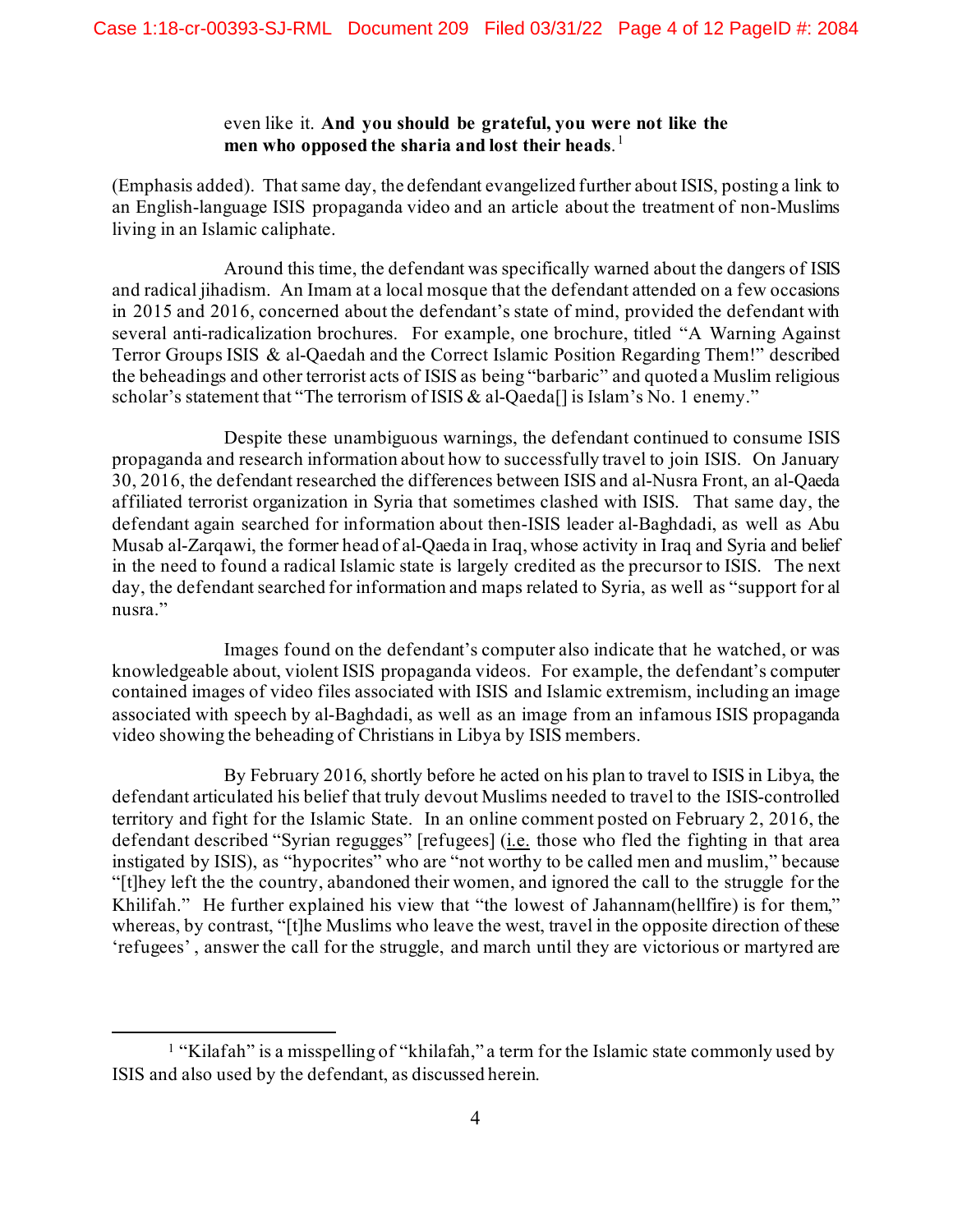the true believers." On February 11, 2016, a week before the defendant left for Tunisia, he further wrote about his apocalyptic worldview and support of ISIS, writing in part:

> I was an atheist before I learnt about the sharia and justice of Islam and it is the best way of life for all humans , Muslims or non muslims. All non muslims are allowed to live under khilafah and will be protected under the shariah. Stop living and sacrificing your live for man made laws and the profit of global elite. **Islam will destroy the global banking elite and will bring justice to the entire world, because how can you fight those who do not live for worldly gain., how can you fight those who love death more than life.**

> The whole world is against the Muslims and although they were a minority they couldn't be defeated in Afghanistan. **And now they rose up to conquer Iraq and syria. And within a 100 year's it will be the wh[o]le world, Inshaallah.**

See PSR ¶ 12 (Emphasis added).

Around this time, the defendant also began to engage his mother on the topics of Islam and ISIS. The defendant sent his mother various ISIS videos that extolled the virtues of living in the Islamic State. The defendant also sent text messages to his mother that expressed his desire to travel to the Islamic State. For example, on February 10, 2016—eight days before he traveled to Tunisia—the defendant sent his mother the following messages:

> If I ever get lucky enough to live in khilafah, I'll burn my own passport lol.

> There's a lot you don't know about the justice of the sharia.<sup>[2](#page-4-0)</sup> If Mabey you understood it you wouldn't want to live here either. [sic]

PSR ¶ 9.

# 2. The Defendant's Advocacy for Violence

In addition to the violent propaganda consumed by the defendant, and his violent rhetoric in support of ISIS and jihadist radicalism, the defendant also advocated for violence against specific individuals. On or about October 9, 2015, the defendant participated in a telephone call with his father, Samuel Ejaz, who at that time was in custody at a prison facility operated by the Monterey County Sheriff's Office. The defendant's father had been charged with several state

<span id="page-4-0"></span><sup>2</sup> Sharia is a system of Islamic religious law.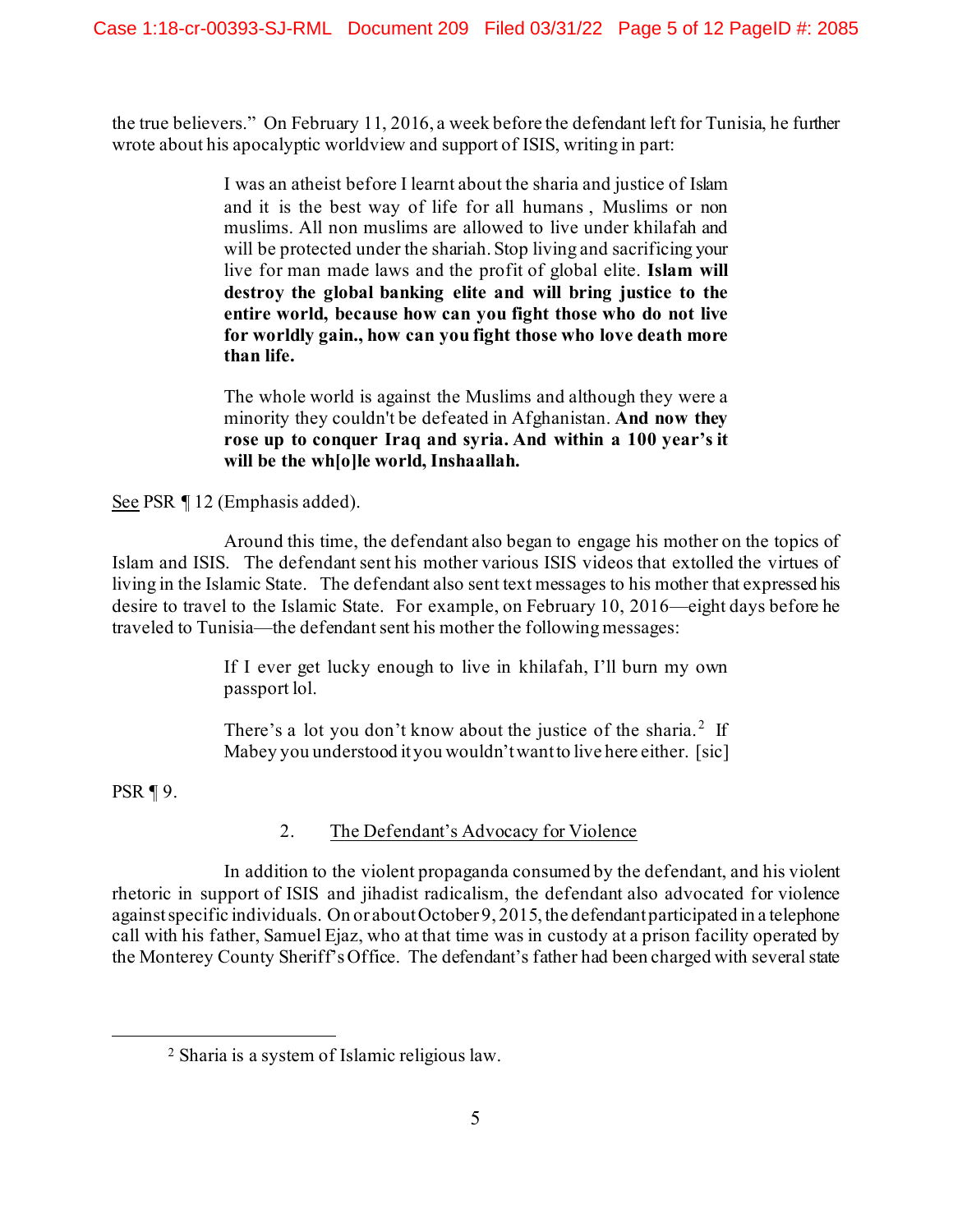offenses arising out of the attempted murder of his estranged wife<sup>[3](#page-5-0)</sup> and her cousin, and the murder of his estranged wife's aunt and uncle. During the telephone call, which was recorded by the prison facility, the defendant discussed his father's conduct, and the defendant stated that he wished his father had successfully murdered his father's wife. During the call, the defendant stated in relevant part:

| <b>AUGUSTINE:</b> | Fuck that bitch. You should've fucking saw somebody. You<br>should                                                                                                                                                                |  |  |
|-------------------|-----------------------------------------------------------------------------------------------------------------------------------------------------------------------------------------------------------------------------------|--|--|
| EJAZ:             | I was, I was                                                                                                                                                                                                                      |  |  |
| <b>AUGUSTINE:</b> | You should've killed her.                                                                                                                                                                                                         |  |  |
| EJAZ:             | Huh?                                                                                                                                                                                                                              |  |  |
| <b>AUGUSTINE:</b> | Fuck that bitch. You should've finished her off.                                                                                                                                                                                  |  |  |
|                   | $\ast$<br>$\ast$<br>*                                                                                                                                                                                                             |  |  |
| EJAZ:             | I know. I'm sorry I put you through so much.                                                                                                                                                                                      |  |  |
| <b>AUGUSTINE:</b> | It's cool. It ain't -- you don't got to be sorry now. Actually,<br>you know what I think? I think fuck that bitch. She -- you<br>should've fucking killed her. I think you should've -- she -<br>you know where she lived, right? |  |  |
| EJAZ:             | What's that?                                                                                                                                                                                                                      |  |  |
| <b>AUGUSTINE:</b> | You know she lived, right? She survived, right? You know<br>that, right?                                                                                                                                                          |  |  |
| EJAZ:             | Yeah.                                                                                                                                                                                                                             |  |  |
| <b>AUGUSTINE:</b> | You should've finished her off.                                                                                                                                                                                                   |  |  |
| EJAZ:             | $No, she-$                                                                                                                                                                                                                        |  |  |
| <b>AUGUSTINE:</b> | That's what she deserved.                                                                                                                                                                                                         |  |  |
| EJAZ:             | Listen. She will, she will -- she will suffer.                                                                                                                                                                                    |  |  |
| AUGUSTINE:        | Yeah, fuck that bitch.                                                                                                                                                                                                            |  |  |
| EJAZ:             | (U/I)                                                                                                                                                                                                                             |  |  |
| <b>AUGUSTINE:</b> | She needs to suffer.                                                                                                                                                                                                              |  |  |
| $\mathcal{L}$     | The Defendant's Failed Attempt to Join and Support ISIS in Li                                                                                                                                                                     |  |  |

#### 3. The Defendant's Failed Attempt to Join and Support ISIS in Libya and Stated Interest in Martyrdom

ISIS has a presence in, among other places, Libya. ISIS sought to use Libya as a base of operations for its terrorist activities and to impose its strict version of Islamic Law on its

<span id="page-5-0"></span><sup>&</sup>lt;sup>3</sup> The defendant's father re-married the victim of this crime, after separating from the defendant's mother.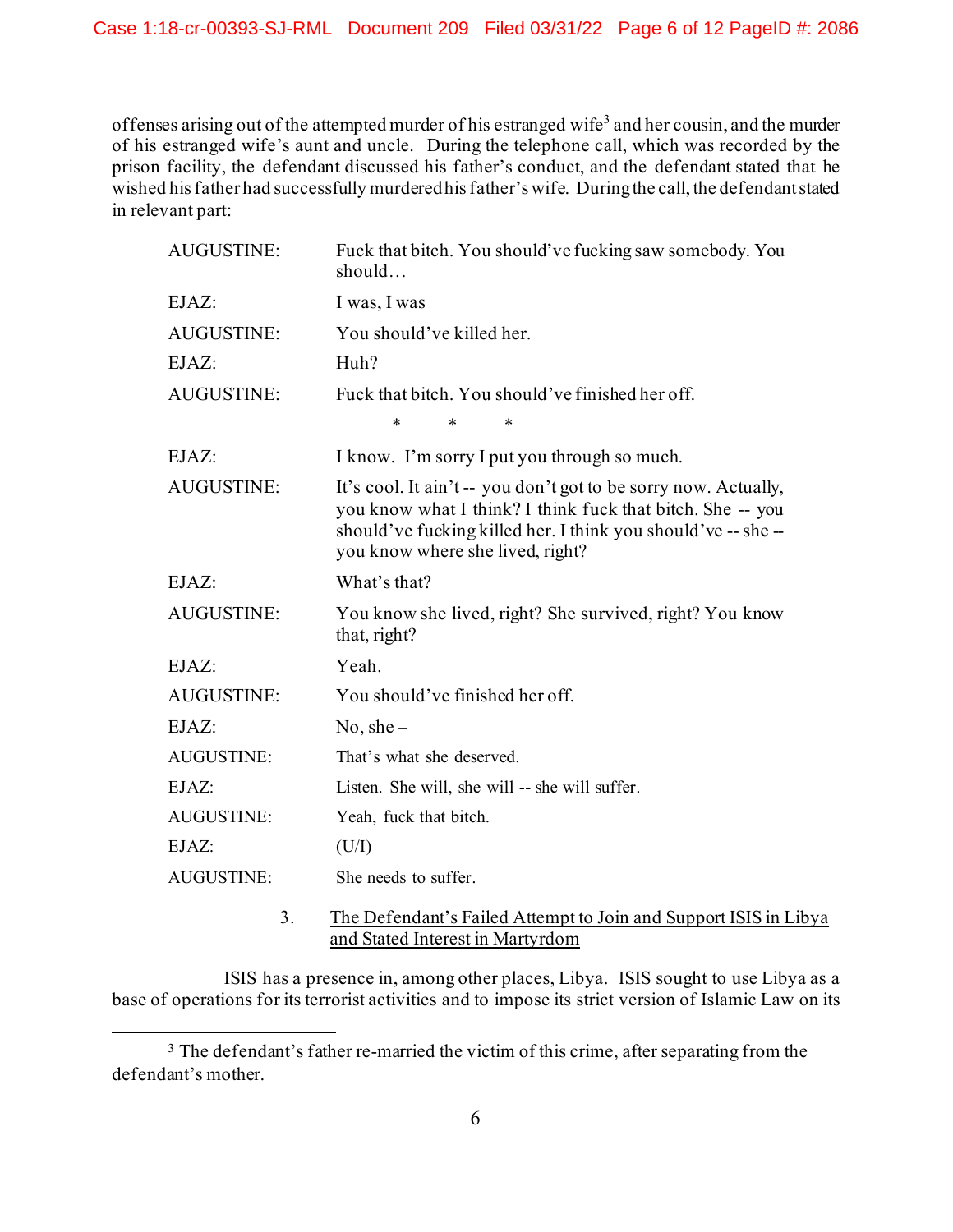residents. Moreover, numerous foreign fighters seeking to join ISIS traveled to Libya in order to join the "caliphate" proclaimed by ISIS, which initially existed primarily in Iraq and Syria, but which ISIS expanded to places in Libya and throughout the Middle East and Africa. One common method by which these foreign fighters tried to join ISIS in Libya was by entering Libya through the neighboring country of Tunisia.

On February 18, 2016, the defendant traveled on Turkish Airlines Flight No. 80, which departed San Francisco, California and arrived in Tunis, Tunisia (via Istanbul, Turkey). See PSR  $\parallel$  5. The defendant's one-way ticket was purchased on February 17, 2016 – i.e., the day before he traveled. Prior to departing the United States, the defendant was interviewed by a United States Customs and Border Protection ("CBP") officer at the San Francisco International Airport. The defendant told the CBP officer that he was planning to travel to Tunisia for vacation. On the same day as he left California, February 18, 2016, the defendant contacted his sister via Facebook, and asked her to deliver the following message to his mother:

> I'm on the plane. I already left. Don't ask me any questions over Facebook please. Don't try to contact me. If anyone calls to talk to you don't talk to them expect for mama and natasha. I'm safe . In 3 days I will message you again. I love you guys. Mama knows what I'm talking about Don't try to find me or anything. I'll be fine. I won't message back after this. Until 3 days when I reach where I'm supposed to go.

PSR ¶ 13. When his sister asked him "what are you doing," the defendant responded that he would "answer any questions after 3 days" and to "just trust your brother."

Shortly after arriving in Tunisia on February 20, 2016, the defendant contacted his family via a social media platform and, after only describing his general location, indicated that he would block his family members from his Facebook account. That same day, the defendant sent another message via Facebook to his family, where he continued to avoid specifically mentioning where he was traveling to, but noted that it would be "Internet free areas," and while he might be able to send an email in the future, "the length between these emails could vary and delivery is not always gauranteed."

The following day, on February 21, 2016, the day after arriving in Tunisia, the defendant sent his mother an email that revealed his interest in fighting and dying for ISIS, writing, in relevant part:

> **My purpose in life is to seek the ultimate justice.** I see a lot of very wrong and truly evil things happening in this world, things you dont know about**, im not mad or mentally ill.** I really truly am on a path to fight for justice and if I see unjustified where I'm going I promise I will fight that also. True justice. I can't … sit in ignorance. There is no other meaning in life to me. There is two reasons why this is the best path in life for me.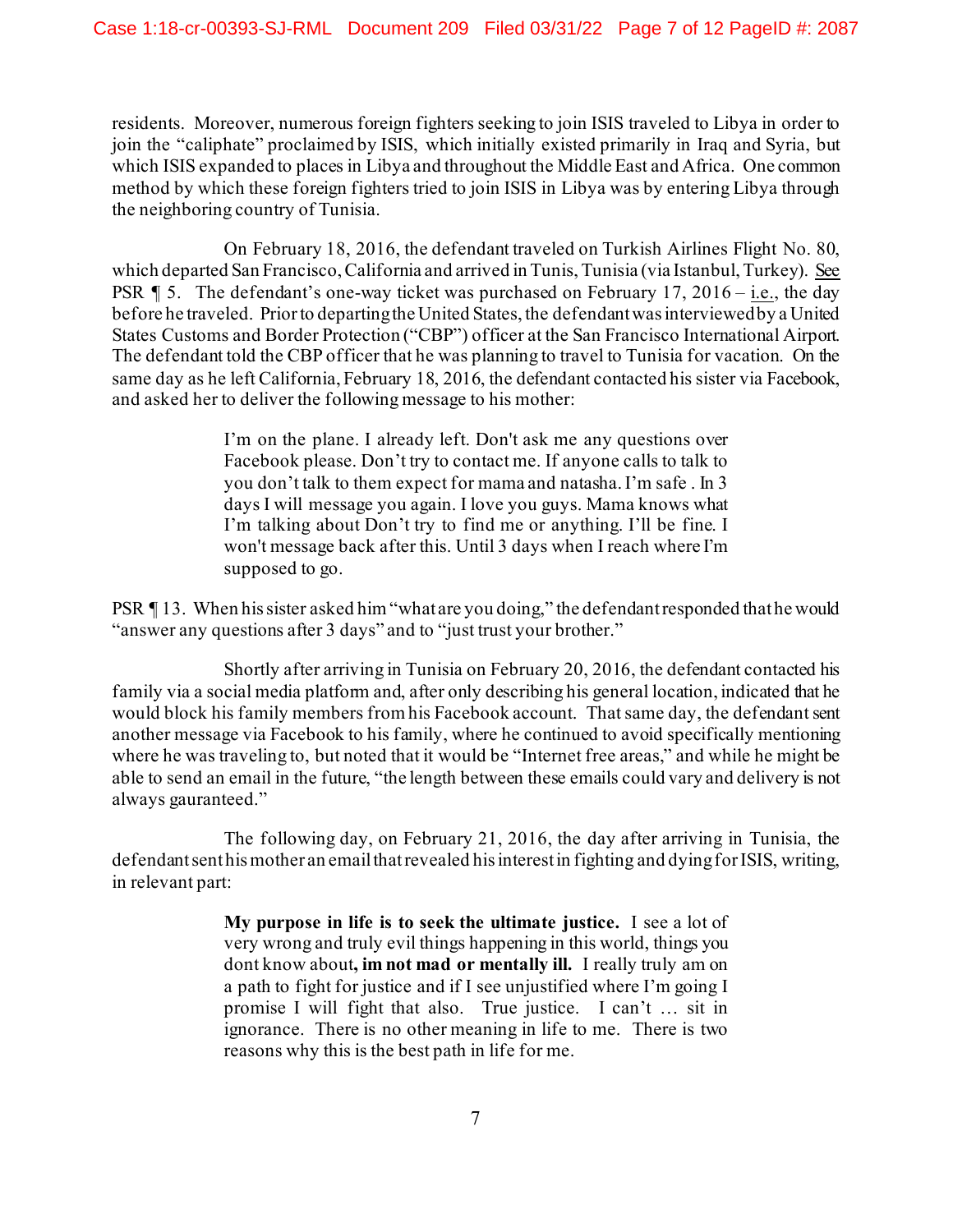### **1. When I die, if God accept me. We will all live in paradise forever.**

2. If I pass on before you, you and [name redacted] and [name redacted] will learn to see the injustice and because of you being able to see it you will be able to defend yourselves against it. I'm doing this so you [name redacted] and [name redacted] will learn how to protect yourselves from the manipulation of the masters of evil and their lies. . . .

The good people in this world bring balance and push back against evil. **And give their lives freely in the process.** Today in this day and age I believe this is the right path. . . .

**I hope this isn't my last message to you but I trying to summarize all my emotions and thoughts into this for you just in case anything happens.** For you to read to remember me if you haven't heard from me. . . .

. . . you are the source of my strength **in the battle's to come in my future, because I had to sacrifice my life with you who were precious to me for this path**. So please pray for me that **I will be victorious over my and Gods enemies.**

See PSR ¶ 8 (emphasis added).

# 4. The Defendant's Arrest

On February 22, 2016, the defendant was detained by Tunisian law enforcement on the suspicion that he was attempting to travel to Libya to join ISIS. The defendant was convicted under Tunisian law of terrorism-related offenses, and served approximately two years in Tunisian custody. The defendant was subsequently expelled from Tunisia and returned to the United States, first landing at John F. Kennedy International Airport, in Queens, New York. On February 27, 2018, the defendant was charged by the United States in an Indictment with one count of attempting to provide material support to ISIS, in violation of Title 18, United States Code, Section 2339B. See PSR ¶¶ 1, 16-17.

# B. The Defendant's Trial Testimony Demonstrating His Support for ISIS

At trial, the defendant testified in his own defense. The defendant admitted to conducting numerous online searches tied to ISIS, ISIS propaganda, and how to join ISIS. See Trial Tr. at 397-99 (explaining how he knew that ISIS members "are required to participate in public throat slitting sessions and beheadings"). He also admitted to most of the facts surrounding his decision to travel to Libya, by way of Tunisia, to join ISIS, admitting that he lied about the reasons for his travel to the airline representative, U.S. border officers, and his own family, and in reality had planned to stay in Libya and live in the Islamic State. See Trial Tr. at 379-85. The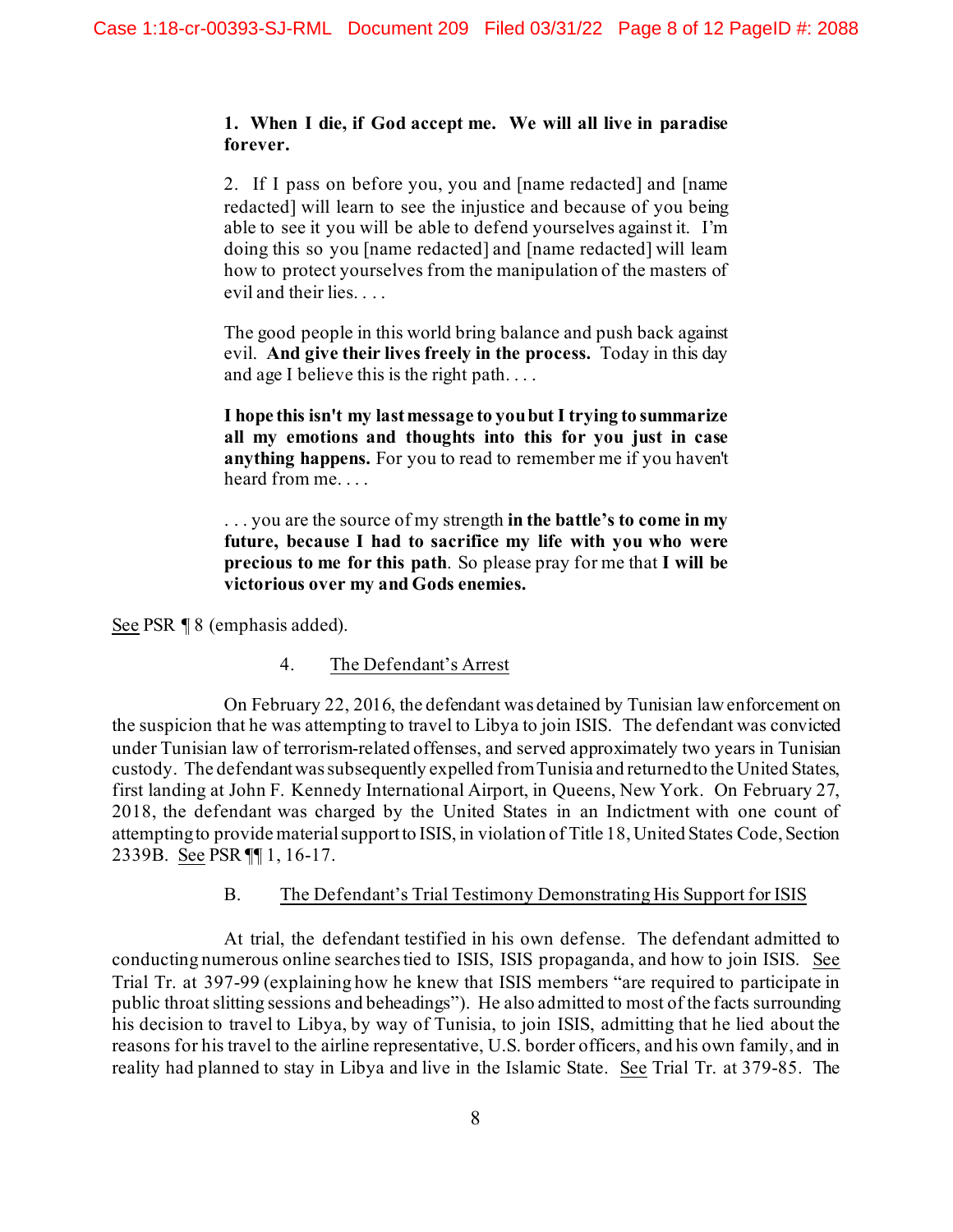defendant testified that he knew ISIS killed American soldiers; was responsible for killing hundreds in the November 2016 terrorist attack in Paris; and called for people to come and fight in Syria and Libya. Id. at 386-88. The defendant testified that videos of ISIS members executing Syrian captives who had just dug their own graves, and videos where ISIS beheaded people were "good" and "a really cool video." Id. at 395-96. The defendant admitted knowing that ISIS practiced ethnic cleansing. When asked about ISIS' practice of keeping and selling captured non-Muslim women as sex slaves, the defendant responded that they were "just slaves." Id. at 391-92.

The defendant also testified about his own intended support for ISIS. He admitted that one way in which he could provide material support to ISIS would be to participate in ISIS propaganda videos, by providing the necessary English-language voice over, and stating that he would "do it pretty well." Id. at 403. When asked to confirm his testimony on direct examination that he "would do it all again and would go back today," the defendant responded "No, tomorrow, when they let me off." Id. at 400.

# C. The Defendant's Post-Trial Statements and Conduct

Following his trial conviction, the defendant continued to espouse his support for ISIS and radical extremist views. On or about August 23, 2021, the same day the jury returned a guilty verdict, the defendant can be heard on a recorded prison phone call that what ISIS does is not murder, but rather "justice" and further stating that he was "committed until the very end." On August 24, 2021, during another recorded prison call, the defendant stated "I don't feel like life has anything else to offer me other than fighting." The defendant's comments were not merely overheated rhetoric following his conviction. Months later, on November 25, 2021, the defendant stated on a recorded prison call that, although he would not "do anything against the United States" or "join back with that group," he "wants to fight jihad…it's part of my religion," and that he "want[s]to revoke citizenship and…become a citizen of the Islamic State." The defendant's prison disciplinary record also reflects that he remains willing and ready to engage in violent, criminal conduct. He has been charged with assault on three occasions between and possessing a dangerous weapon on two occasions. See PSR ¶ 49. Collectively, the defendant's post-trial statements and conduct reflect a lack of remorse and interest in rehabilitation.

# II. Applicable Law

It is settled law that "a district court should begin all sentencing proceedings by correctly calculating the applicable Guidelines range. As a matter of administration and to secure nationwide consistency, the Guidelines should be the starting point and the initial benchmark." Gall v. United States, 552 U.S. 38, 49 (2007) (citation omitted). Next, a sentencing court should "consider all of the  $\frac{2}{5}$  3553(a) factors to determine whether they support the sentence requested by a party. In doing so, [it] may not presume that the Guidelines range is reasonable. [It] must make an individualized assessment based on the facts presented." Id. at 50 (citation and footnote omitted). "When a factor is already included in the calculation of the [G]uidelines sentencing range, a judge who wishes to rely on that same factor to impose a sentence above or below the range must articulate specifically the reasons that this particular defendant's situation is different from the ordinary situation covered by the [G]uidelines calculation." United States v. Sindima,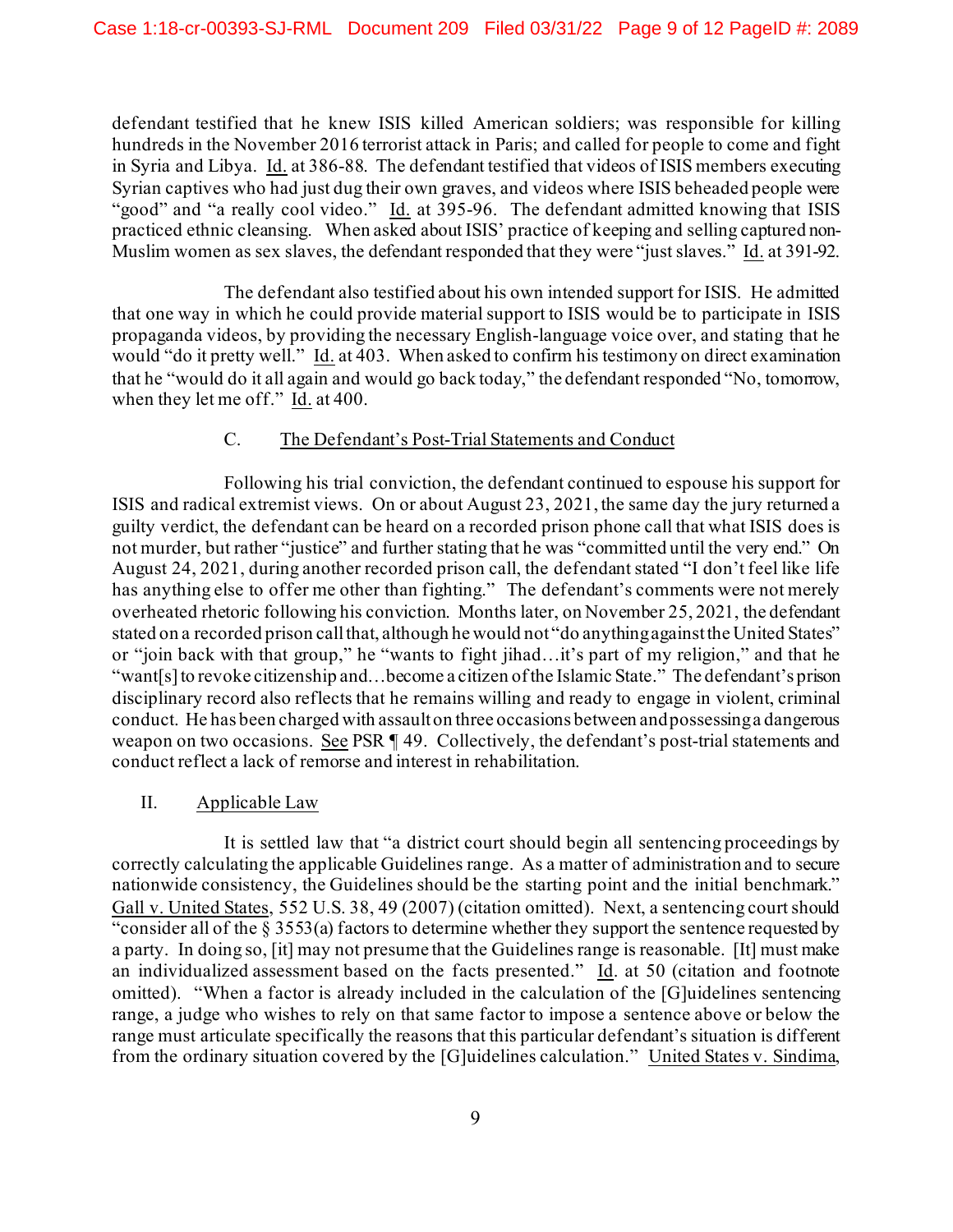488 F.3d 81, 87 (2d Cir. 2007) (quotation omitted, alterations in original). "[W]here the sentence is outside an advisory Guidelines range, the court must also state 'the specific reason' for the sentence imposed, in open court as well as in writing – 'with specificity in a statement of reasons form' that is part of the judgment." United States v. Aldeen, 792 F.3d 247, 251-252 (2d Cir. 2015), as amended (July 22, 2015) (quoting 18 U.S.C. § 3533(c)(2)).

Title 18, United States Code, Section 3553(a) provides that, in imposing sentence, the Court shall consider:

> (1) the nature and circumstances of the offense and the history and characteristics of the defendant;

(2) the need for the sentence imposed –

(A) to reflect the seriousness of the offense, to promote respect for the law, and to provide just punishment for the offense;

(B) to afford adequate deterrence to criminal conduct; [and]

(C) to protect the public from further crimes of the defendant.

At sentencing, "the court is virtually unfettered with respect to the information it may consider." United States v. Alexander, 860 F.2d 508, 513 (2d Cir. 1988). Indeed, Title 18, United States Code, Section 3661 expressly provides that "[n]o limitation shall be placed on the information concerning the background, character, and conduct of a person convicted of an offense which a court of the United States may receive and consider for the purpose of imposing an appropriate sentence."

Thus, the Court must first calculate the correct Guidelines range, and then apply the 3553(a) factors to arrive at an appropriate sentence, considering all relevant facts. To the extent there remain any open issues as to the correct Guidelines range, the Court should first make any necessary finding to arrive at the correct range. Nevertheless, however the Court arrives at the correct Guidelines range, it still must fashion a sentence that meets the criteria of Section 3553(a) under the specific facts of this case.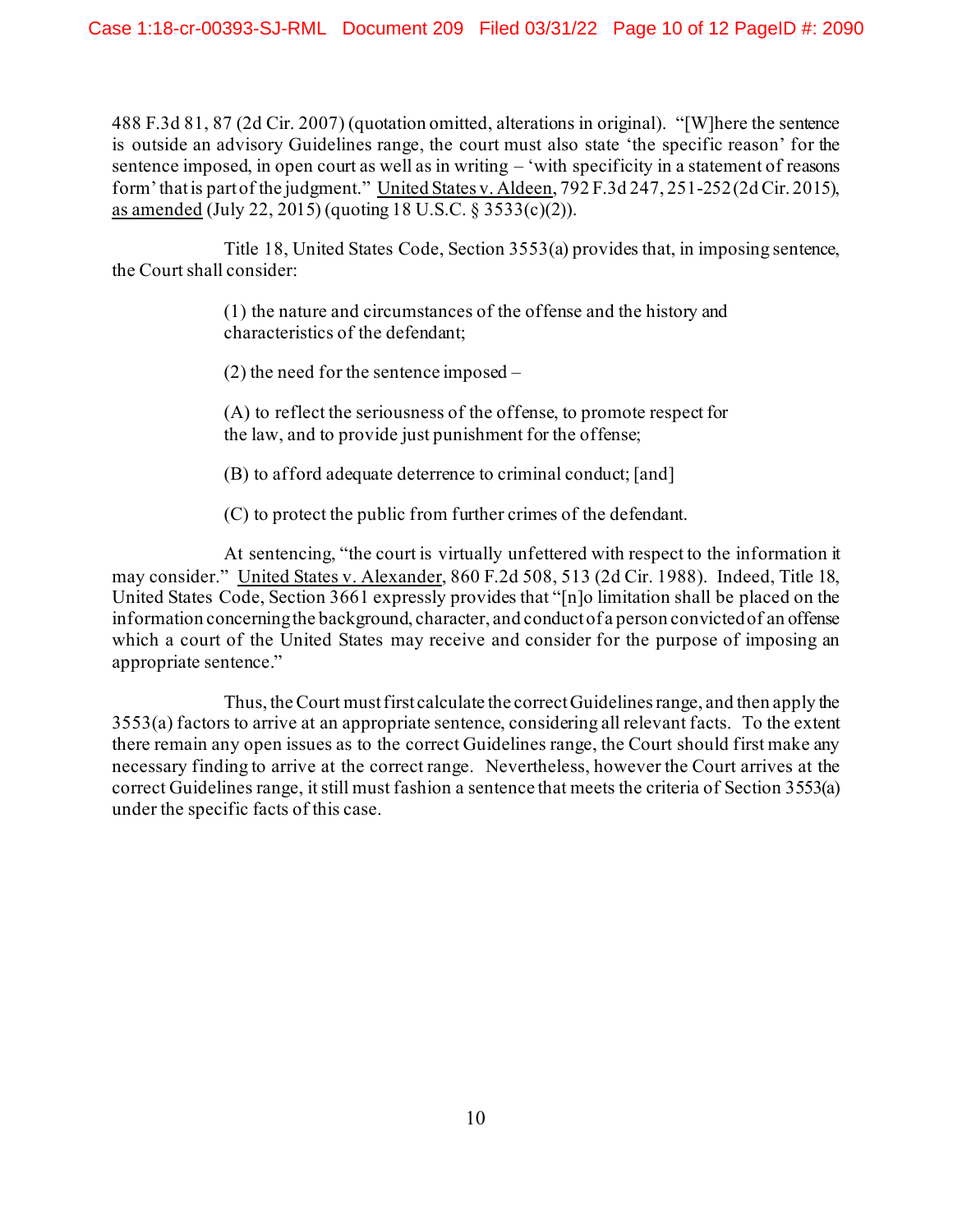#### III. The Advisory Guidelines Sentence

In the PSR, the United States Probation Department ("Probation") calculated the defendant's advisory Guidelines sentencing range as follows:

| Base Offense Level (U.S.S.G. § 2M5.3) |                                                                                      | 26    |
|---------------------------------------|--------------------------------------------------------------------------------------|-------|
| Plus:                                 | Material Support with Intent, Knowledge or<br>Reason to Believe They Were To Be Used |       |
|                                       | to Commit Violent Act (§ 2M5.3(b)(1))                                                | $+2$  |
| Plus:                                 | Terrorism Enhancement (§ 3A1.4(a))                                                   | $+12$ |
| Plus:                                 | Obstruction of Justice $(\S 3C1.1)$                                                  | $+2$  |
| <b>Total Offense Level</b>            |                                                                                      |       |

(PSR ¶¶ 25-34, 67). Probation likewise correctly determined that the defendant's criminal history category is VI because the offense involved, or was intended to promote, a federal crime of terrorism. See U.S.S.G. § 3A1.4(b). Thus, the defendant's advisory Guidelines range is 360 months to life imprisonment. (PSR  $\P$  67). Because the count of conviction has a statutory maximum sentence of 20 years, the defendant's effective Guidelines range is 240 months' imprisonment. (PSR ¶ 66).

#### IV. The Court Should Sentence The Defendant To The Statutory Maximum Sentence

The sentence imposed on the defendant must reflect the seriousness of the conduct, deter the defendantspecifically from committing further crimes, deter others from traveling to join ISIS and conducting attacks on behalf of or at the direction of ISIS, and promote respect for the law. These factors all counsel in favor of a Guidelines sentence for the defendant, a statutory maximum 240 month term of imprisonment.

As the facts described above indicate, the criminal conduct at issue is exceptionally serious. The defendant bought a one-way ticket to join and support ISIS, a terrorist organization the defendant knew was committed to the murder and subjugation of those who did not subscribe to its extreme religious worldview and submit to its political control. The defendant made clear, prior to his travel, that he personally supported ISIS' actions, that violent acts of terrorism were justifiable, and personally advocated for violence and murder. At trial, the defendant consistently praised the beheadings and other acts of terror by ISIS, and expressly stated that, had he made it to ISIS controlled territory, he would have been able to help create more violent ISIS propaganda materials. The defendant is a fully-radicalized ISIS supporter who sought to join ISIS and assist its campaign of violence against westerners, and would have done so had he not been stopped in Tunisia. The Sentencing Guidelines recommend that the defendant be sentenced to 240 months imprisonment, and the facts of this particular case further cement that such a sentence is necessary and appropriate.